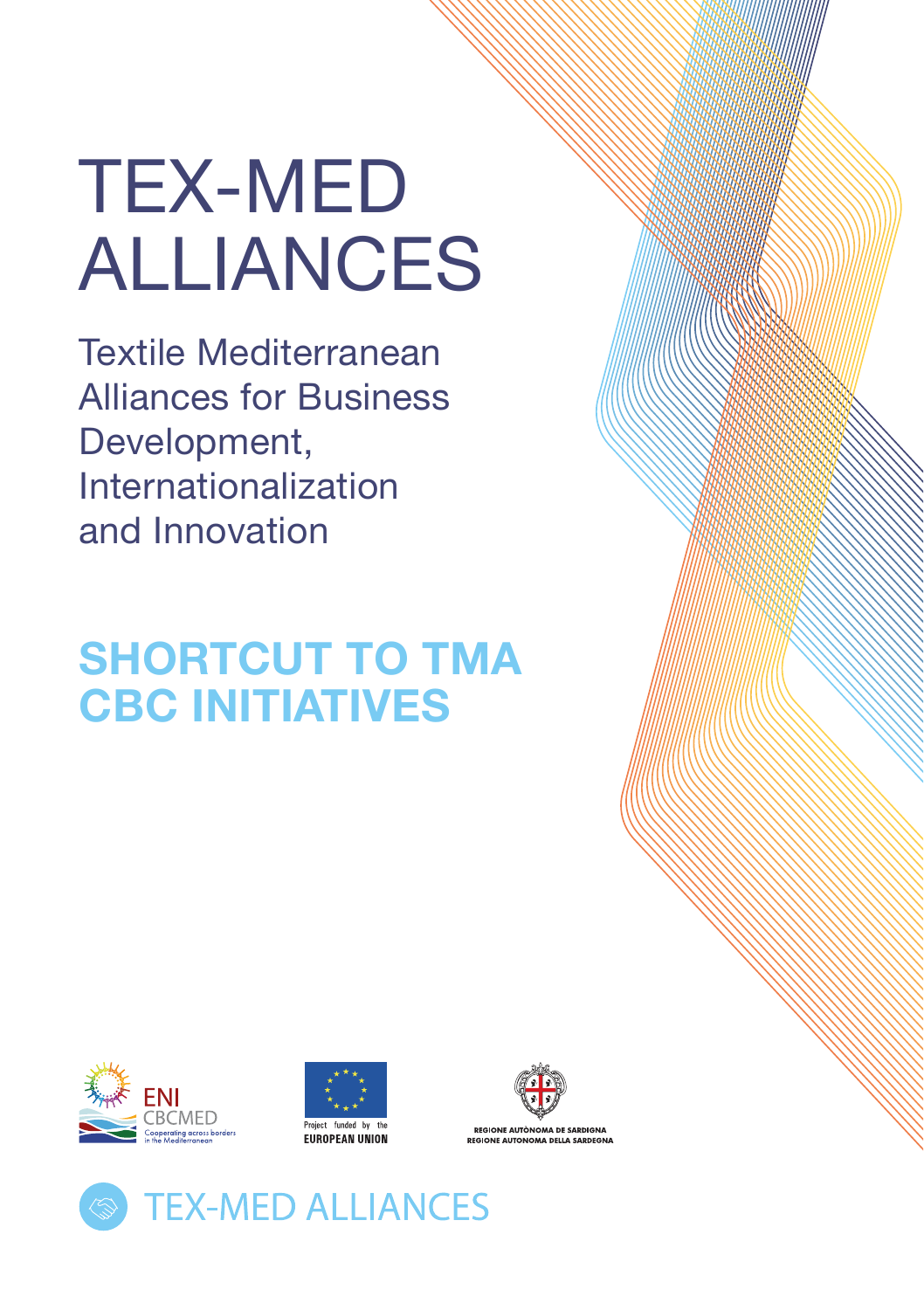# **What are the TEX-MED ALLIANCES Cross-Border Cooperation initiatives?**

**[TEX-MED ALLIANCES Project](http://www.enicbcmed.eu/projects/tex-med-alliances)** is launching 4 Cross-Border Cooperation (CBC) Initiatives bringing together enterprises (micro, small, medium and starts-ups) and other business representative organizations (such as associations, chamber of commerce, clusters, research & innovation centres, etc.) in priority areas for the T/C industry, i.e. Internationalization; Innovation and Circular Economy. These Initiatives have been designed to help enterprises to:

- recover from the current negative situation created by Covid-19
- • grasp new opportunities originating from the pandemic.

#### **The 4 FRAMEWORK INITIATIVES are:**

**"Fashion Re-start"** concerns the fashion/apparel sector. Covid-19 pandemic is forcing the restructuring of the industry at global level: large retailers are closing many outlets; on-line sales are soaring and consumers are changing their behaviour. This Initiative aims at identifying innovative business models by the development of alliances among manufacturers, designers, and retailers for the development of new collections fit for the Mediterranean markets. The idea is to launch collections designed by having in mind the climate, the colours and the culture of the Mediterranean.

**"Health Emergencies"** aims at establishing Cross-Border Alliances among enterprises of the health textile sector in order to create a Mediterranean Health Textiles Cluster able to provide an effective, quick and tested/certified supply of health devices in case of epidemics in the Mediterranean countries. The Cluster will support common marketing strategies and foster innovation for wearable technologies, in particular in the field of quick diagnosis and alert tools.

**"Dyeing Small Batches"** aims at helping micro and small enterprises in the dyeing and finishing phase of small quantities, small items or accessories, in order to improve the added value of their products. All enterprises participating in the Initiative can personalize colours or performances of their products by using a new dyeing and finishing equipment that will be installed at CETTEX Technological Resource Centre in Monastir, and take advantage of the technical competences of the centre to develop new skills and master dying techniques. The use of equipment is free of charge for the companies participating in the Initiative. The initiative has the final objective to upgrade knowledge in dyeing and finishing by developing a network of SMEs ("Alliances") that cooperate in this field and is complementary to the development and the finalization of the other project's Framework Initiatives.

**"Circular Economy in the textile & clothing sector"** has the goal of raising awareness on Circular Economy and the practical objective of stimulating innovative practises for recycling of fibres, fabrics and final products to create sustainable fashion collections. The Initiative makes available raw materials and machinery of high quality for fashion clothing at affordable costs.

Each of the above Framework Initiative encompasses a number of Specific Initiatives, targeting narrow scopes and functional to the implementation and objectives of the Framework Initiatives. For more details see [Description of the Initiatives.](http://www.enicbcmed.eu/sites/default/files/users/user1128/Annex%20A%20Description%20of%20Initiatives.pdf)

Each Initiative will bring together companies/organizations from the Northern and Southern rims of the Mediterranean, with relevant or complementary specializations.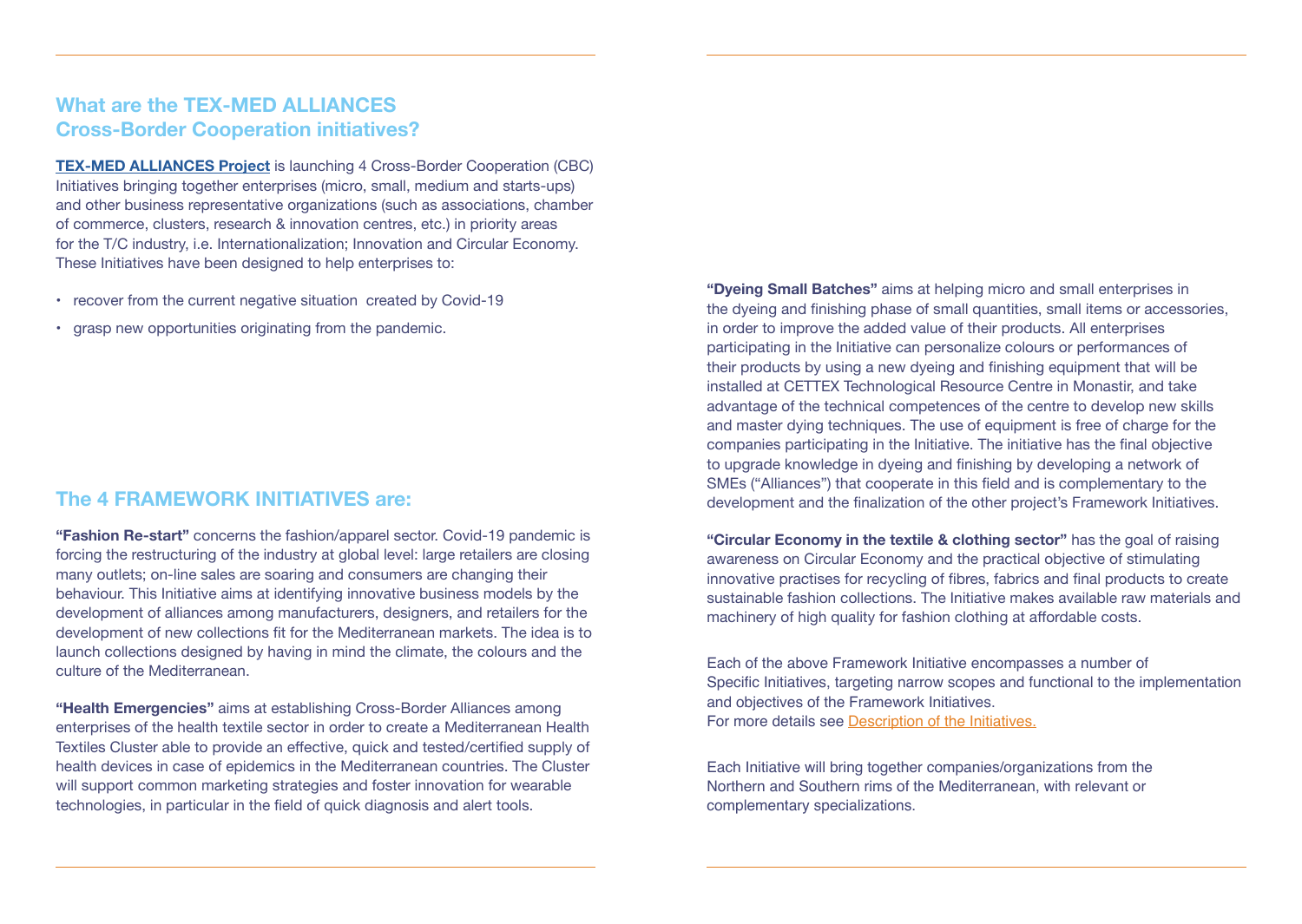#### **The final goal is to establish new Euro-Mediterranean Alliances among enterprises and organizations of the T/C sector.**

Enterprises that will commit themselves to one of the Four Framework Initiatives can get:

- the support of project experts for the implementation of the Initiative in your enterprise.
- the assistance eight organizations (project partners) for international networking, public relations and institutional marketing.
- the services of specialised external consultants procured according to the needs of the Initiatives.
- a financial support up to 10.000  $\epsilon$  to cover specific categories of costs related to the Initiatives, such as: mission costs (meetings, visits, seminars, trainings, events), costs related to product innovation/development (i.e: pre-production costs, tests/certifications, consumables, digitalization, etc), or communication costs (marketing, advertising).
- • the inclusion in an international network of companies for synergies and knowledge sharing.
- • the participation to innovative initiatives that may foster the adaptation of your current business model to the new business environment after Covid-19.
- • the participation to Euro-Mediterranean Alliances, that will continue beyond the project's duration.

## **How can I take part to the TEX-MED ALLIANCES CBC initiatives?**

If you are a Micro, Small, Medium enterprise<sup>1</sup> or a start-up, or a Business Representative Organization<sup>2</sup>, and you are established in one of the <u>eligible regions</u> of the countries involved in the TEX-MED ALLIANCES Project, i.e.: Spain, Italy, Greece, Tunisia, Egypt, Jordan and Palestine, and you want to join one of our CBC Initiatives, you will have to follow step by step this procedure: 1999 and the step is a step to this procedure:

# STEP 1

Take contact with the Project Partner in your country (see Contact List below) and express your interest in taking part to an Initiative. You will get a first advice on your eligibility to participate and take advantage from our initiatives and you will be put in contact with the Project partner managing the initiative you are interested in:

| <b>Spain</b>     | <b>Texfor</b><br><b>Monica Olmos</b><br>monica@texmedalliances.eu                      | Contact point for Spain<br>and for Covid-19 database          |
|------------------|----------------------------------------------------------------------------------------|---------------------------------------------------------------|
| taly             | Confindustria Toscana Nord<br>Lorenzo Incagli<br>l.incagli@confindustriatoscananord.it | Contact point for Italy and for<br>«Circular Economy for T/C» |
| <b>Greece</b>    | <b>SEPEE</b><br><b>Theofilos Aslanidis</b><br>aslanidis@greekfashion.gr                | <b>Contact Point for Greece</b>                               |
| <b>Tunisia</b>   | <b>Mfcpole</b><br><b>Ramzi Zammali</b><br>ramzi.zammali@mfcpole.com.tn                 | Contact point for Tunisia and<br>for «Health Emergencies»     |
| <b>Tunisia</b>   | <b>CETTEX</b><br><b>Rym Charradi</b><br>rym.charradi@cettex.com.tn                     | Contact point for Tunisia and<br>for «Dyeing Small Batches»   |
| <b>Egypt</b>     | <b>GACIC</b><br><b>Yasmine Kandil</b><br>yasmine.kandil@ahk-mena.com                   | <b>Contact Point for Egypt</b>                                |
| Jordan           | ACI-Amman Ch of Industry<br><b>Fadel Labadi</b><br>Fadel.Labadi@ACI.ORG.JO             | Contact Point for Jordan<br>and «Fashion Restart»             |
| <b>Palestine</b> | PFI-Palestine Federation of Industries<br>Ala' Abusada<br>paltex@p-ol.com              | <b>Contact Point for Palestine</b>                            |

<sup>2</sup>BROs include also business support bodies such as Research centres, Innovation pôles, that are key actors in a cluster, value chain etc., and provide services to the T/C sector and/or to the development of Circular Economy.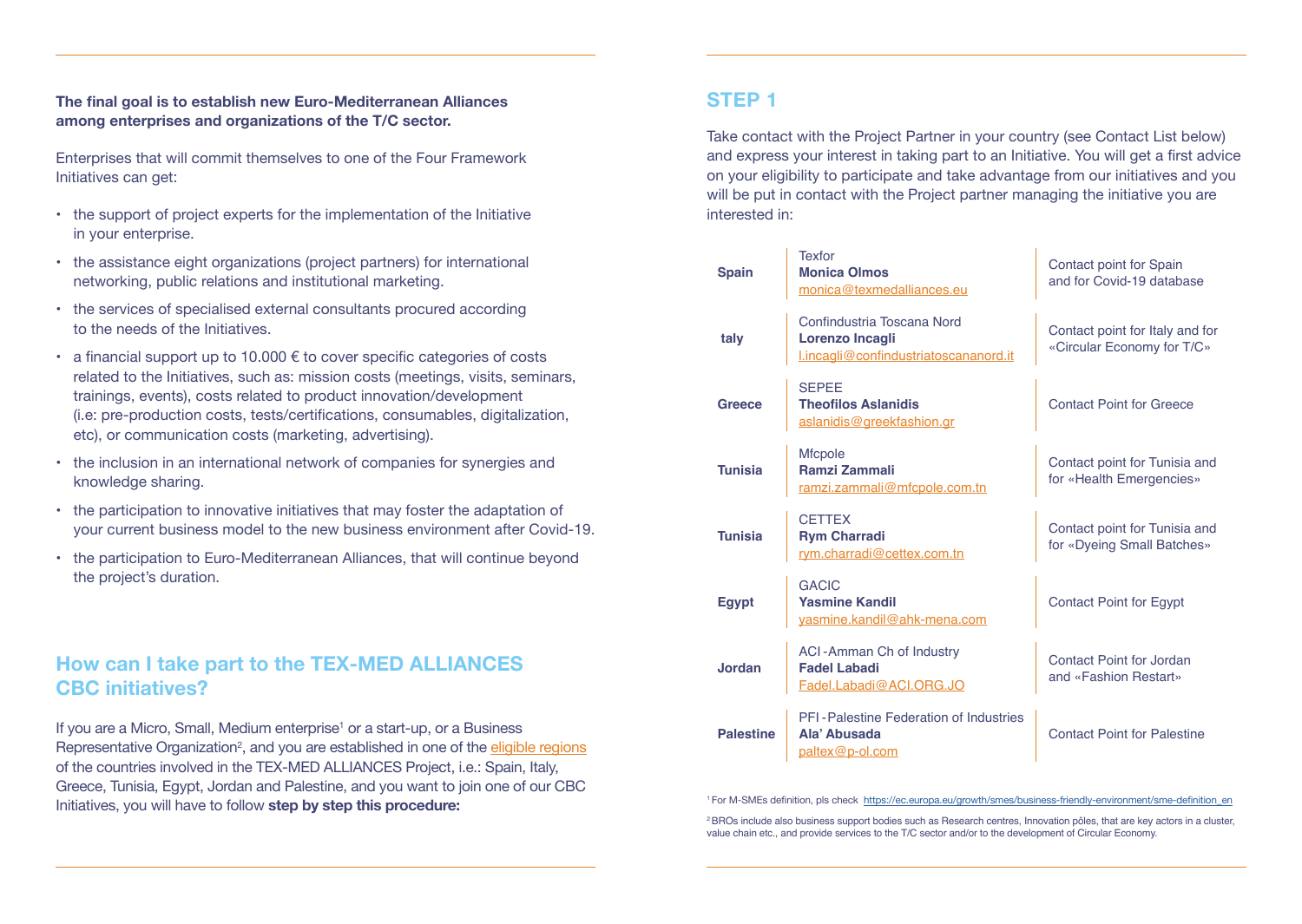# STEP<sub>2</sub>

If you wish to receive a financial support, apply to our [Call for Sub-grants](http://www.enicbcmed.eu/opportunities/business-creation/tex-med-alliances)  to receive a grant up to **10.000 €** to cover specific categories of costs related to the selected initiative:

- Fill all sections of the [Application form,](http://www.enicbcmed.eu/sites/default/files/users/user1128/Annex%20B%20Subgrant%20Application%20Form.pdf) including the Budget and sign it. It must be done by computer and in English.
- • Fill and sign the [Declaration on the honour](http://www.enicbcmed.eu/sites/default/files/users/user1128/Annex%20C%20Subgrants%20declaration%20of%20honour.pdf) and the [Declaration on de minimis](http://www.enicbcmed.eu/sites/default/files/users/user1128/Annex%20D_Deminimis%20declaration%20for%20subgrantee.pdf)
- • Send the above three files in pdf format to [callforsubgrants@texmedalliances.eu](mailto:callforsubgrants%40texmedalliances.eu?subject=) before the deadline.

The deadline to send applications is December 7th at 17 CET. Depending on availability of funds, further deadlines may be opened.

Before filling the Application form, read carefully the [Guidelines for applicants!](http://www.enicbcmed.eu/sites/default/files/users/user1128/Guidelines%20for%20sub-grants.pdf)

#### *Please note that:*

- *• The total available budget is € 312.000*
- *• You can apply for 1 Framework Initiative only, together with one or more of its Specific Initiatives*
- The submission of an application for sub-grant does not guarantee the award of a *grant: Applications will be assessed by the Project's Initiative Committee (composed of representatives of the Project Lead Beneficiary and of the relevant Project Partners) against defined criteria:*
	- *consistency of the Applicant's specialization with the Initiatives;*
	- *commitment and contribution to the implementation of the activities;*
	- *opportunities/advantages for the Applicant;*
	- *capacity to assure the actions' sustainability.*
- *• In case the requests for subgrants will exceed the available budget, the choice between applications with the same score will be made taking into consideration the principles of: North/South balanced participation, and equal representation of the involved*

*countries.*

- *• Indicative n. of sub-grants awarded: 30/32*
- *• Selected proposals will be invited to sign a [sub-grant contract](http://www.enicbcmed.eu/sites/default/files/users/user1128/Annex%20F_Sub-grant%20contract.pdf) between the selected SMEs/BROS and the concerned WP Leader.*
- *• 50% of the awarded sub-grant will be paid upon the sub-grant contract signature; the balance one month after the validation of the completion of the outputs.*

### STEP 3

If you will be selected for an initiative, the Project will request you to sign a [Memorandum of Understanding](http://www.enicbcmed.eu/sites/default/files/users/user1128/Annex%20E_Template_MoU.pdf) (MoU) as a formal commitment to collaborate for the achievements of the objectives of the chosen Framework Initiatives.funds,

#### *Please note that:*

*• The signature of the MoU is compulsory for the participation to the Initiative. It commits the company/organization to an Initiative and does not imply the receiving of any financial support from the project.*